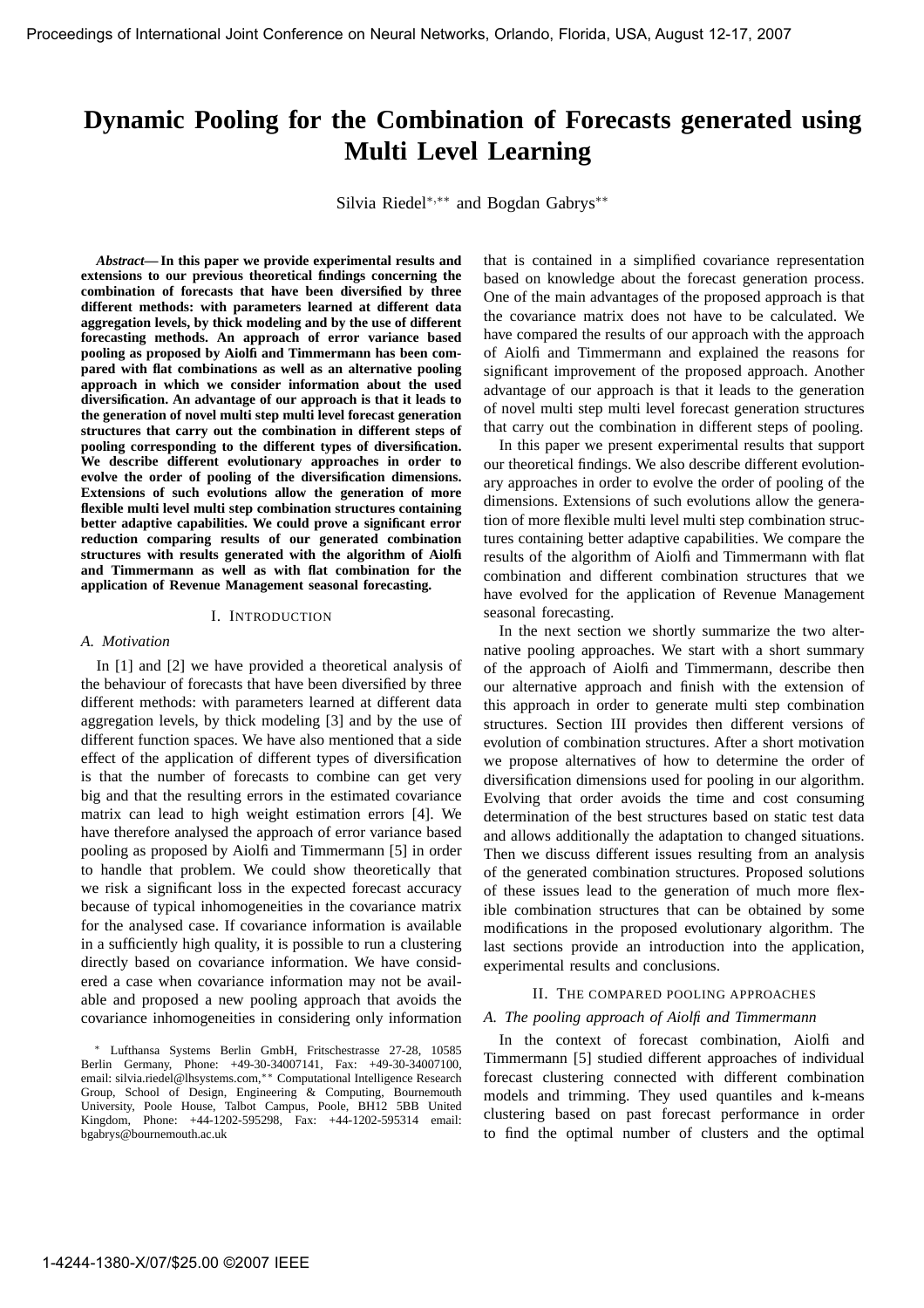separation points between the forecast sets. All approaches analysed by Aiolfi and Timmermann run a clustering which is purely based on information about error variance terms. Correlation information is interpreted as inaccurate and not taken into account. We refer here to the algorithm which they called CEW in [5]. It generates a set of cluster forecasts  $\{\hat{y}\}\$  based on a set of input forecasts  $\{\hat{y}\}\$  with an algorithm that can be summarised as follows:

**Algorithm 1:**  $F^{cew}(\{\hat{y}\}) \rightarrow \{^c\hat{y}\}$ 

- 1) order  $\{\widehat{y}\}\rightarrow\{\widehat{y}_r\}$  depending on the ranks of forecast performance meaning the total error variances  $\delta^2$
- 2) determine I disjunct clusters  $c \subset {\hat{y}}$  by k-means clustering based on  $\delta^2$
- 3) remove the last cluster containing the worst forecasts (trimming)
- 4) for each cluster c: run a simple average combination  $F^{av}$  in order to achieve  ${}^{c}\hat{y} = F^{av}(c)$
- 5) apply an additional trimming of  $\{\,^c\hat{y}\}.$

The results of the clusters  $\{\,^c\hat{y}\}\,$  are than combined using a linear combination model in order to achieve the total combined forecast  ${}^{comb}\hat{y} = F^{lin}(\lbrace {}^{c}\hat{y}\rbrace)$ .

## *B. Pooling based on the diversification*

In [2] we have motivated theoretically why, seen from the covariance aspect, we should only cluster predictions which have been diversified by only one type of diversification. We have shown that choosing elements including more than one diversification contains the risk of inhomogeneities in the covariance matrix. This can lead to the application of suboptimal combination weights and a loss of relevant information.

Let a forecast generation space  $S = \mathcal{D}_1 \times \ldots \times \mathcal{D}_K$ be given with each dimension  $D$  representing one type of diversification. In order to avoid the problems caused by the mentioned inhomogeneities in the covariance matrix we have proposed to apply a pooling that is based on only one dimension  $D$  of  $S$ .

The algorithm that we have proposed realizes a multi level fusion  $F^{ml}$  of a set of forecasts  $\{\widehat{y}\}\$ into a set of clustered forecasts  $\{c\hat{y}\}\)$  corresponding to one diversification dimension D. We pool forecasts that differ corresponding to D, but are not diversified corresponding to all of the other diversification dimensions. In order to avoid too much variations in the error variances in such sets of forecasts we follow a trimming strategy and eliminate all those forecasts with relatively bad quality related to that dimension. We discard, e.g., the obviously bad parameter values for a given model at a given level or predictions at completely instable levels for a given model with given parameter settings.

**Algorithm 2:**  $F^{ml}(\{\widehat{y}\}, D) \rightarrow \{c\widehat{y}\}$ 

- 1) define cluster c corresponding to each element  $s \in$  $S/\{D\}$
- 2) remove the worst forecasts in each cluster  $c$  by trimming

3) for each cluster c run a linear combination  $F^{lin}$  in order to achieve the forecast  ${}^{c}\hat{y} = F^{lin}(c)$ 

The forecast generation space corresponding to the generated clusters  $\{c_j^{\circ}\}\$ is  $S/\{D\}$  meaning S reduced by dimension D. Depending on the strength of the used trimming strategy the *simple average model* or the *optimal model with assumption of independence* [4] can be chosen as combination model  $F^{lin}$ .

The trimming that we use is guided by the total error variance of the best forecast per cluster. All forecasts of which the total error variance differs more than  $\lambda\%$  of that of the best forecast of the cluster are removed. The number of accepted predictions per pool is restricted as well. Details related to the definition of the forecast generation space and the algorithm as well as an example can be found in [2].

#### *C. Generation of multi step combination structures*

As we have just mentioned, the result of a pooling related to a dimension  $D$  is again a set of forecasts the generation of which can be described by the forecast generation space  $S/\{D\}$ . If  $S/\{D\}$  contains only one element (meaning all exsting dimensions have already been aggregated or have the range 1), the pooling has generated a final result which can be used as the final combined forecasts. Otherwise we can combine the remaining forecasts using a flat combination as do Aiolfi and Timmermann.

But as the number of resulting forecasts can still be big, there is the other option to repeat the pooling approach based on  $S/\{D\}$  with a chosen dimension  $D \neq D$ . This idea leads to an approach of the successive generation of pools and so the generation of multi step combination structures. Each step leads to the reduction of one dimension of  $S$  so that the total number of steps is defined by the dimensionality of  $S$ .

Figure 1 shows an extract of the resulting structure for an example containing diversification concerning the use of two levels, four methods and two parameters controlled by thick modeling. We get  $S = D_1 \times D_2 \times D_3 \times D_4 = [0, 1] \times$  $[0, ..., 3] \times [0, ..., 10] \times [0, ..., 8]$ . In this example we have used the trimming approach of selecting not more than the best three forecasts per pool.

# III. EVOLVING MULTI STEP MULTI LEVEL COMBINATION **STRUCTURES**

## *A. Motivation for using evolutionary computation*

Even if good experimental results show that the use of multi step structures may be a way to overcome the problems of combining a big number of forecasts, the approach of using such predefined multi step structures is limited in the sense that it needs a lot of expert knowledge in order to identify promising ones. Potential structures, once identified, have to be verified by experiments using try and error principles. And as the fixed structures contain only limited adaptive capabilities, they would have to be rebuilt on a regular basis.

The best structures do not necessarily need to be the intuitive ones. Often solutions found in nature do not follow our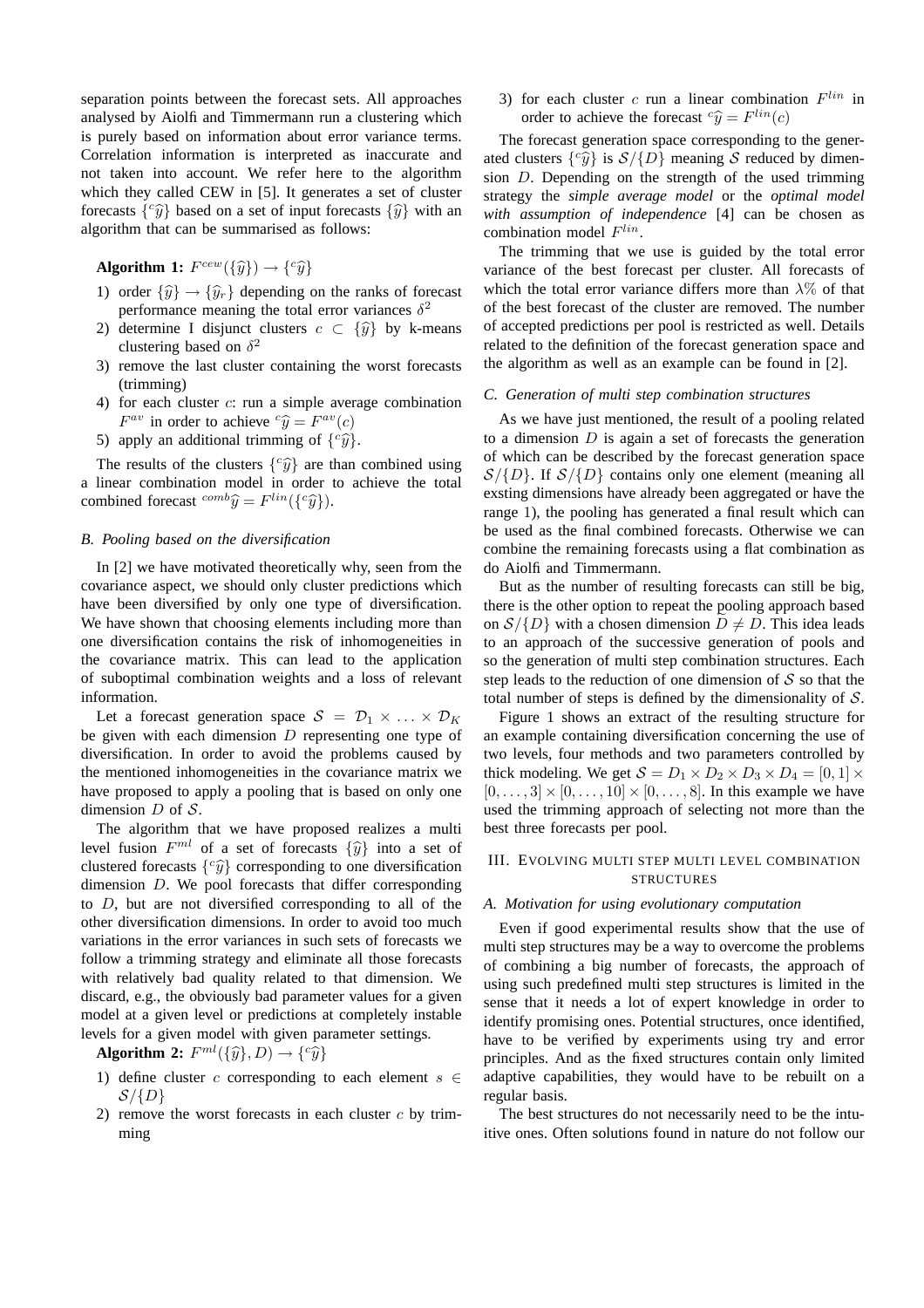

Fig. 1. Extract of a more complex combination structure with  $S = D_1 \times$  $D_2 \times D_3 \times D_4 = [0, 1] \times [0, \dots, 3] \times [0, \dots, 10] \times [0, \dots, 8]$ . Below the line it is indicated which dimension  $D$  has been chosen in each step.

intuition. All these reasons motivate the search for dynamic approaches generating and adapting structures automatically. The generated optimal structures need to be able to work well in a changing environment. Evolutionary computation offers common algorithms to solve such kind of problems. In [6] we have already presented evolutions of multi level multi step combination structures. We have used genetic algorithms and evolutionary programming in order to evolve combination structures purely based on the total error variances. Now we present alternative evolutions that consider our theoretical findings presented in [2].

# *B. Evolving the order of dimensions used for pooling*

We have seen that algorithm  $F<sup>ml</sup>$  needs in each step the information which dimension  $D$  is used for the next step of pooling. In the example shown in figure 1 first we combine dimension  $D_3$ , than dimension  $D_4$  and so on.

The question of which dimension to choose next is a crucial task. As we assume covariance information as not reliable we do not have the needed information in order to make this decision on a theoretical basis. Even if we had reliable covariance information, we could determine the 'ideal' dimension for pooling only for the next step of pooling. We would need to have higher order statistics information in order to know the correlation of forecats representing the results of the first step of pooling based on the original forecasts. This means that even with reliable covariance values there is the need for a very time expensive recalculation of covariances after each step of pooling. An alternative option is the determination of the order of dimensions used for pooling using an evolutionary strategy. We will now describe different options of how we can define

such a kind of evolution.

*1) Description of genes and chromosomes:* Let's assume we have a forecast generation space given by  $S = \mathcal{D}_1 \times$  $\ldots \times \mathcal{D}_K$  with K the number of diversified dimensions as already described above. The generation of combination structures following algorithm  $F^{ml}$  is determined by a vector that indicates the order of the dimensions  $D$  to be used for pooling.

We define genes as  $g \in \mathcal{N}$ . They represent each an index  $k$  of a dimension of the forecast generation space. Chromosomes are defined as vectors of disjunct genes  $cr \in \mathcal{N}^K$ . The order of the genes in a chromosome describes the order dimensions used for pooling. The example for a chromosome  $cr \in \mathcal{N}^4$  corresponding to the pooling described in figure 1 is provided in figure 2 as parent1.

*2) The fitness:* The most simple and intuitive criterion to optimize is defined by the quality of the resulting forecasts. We want to learn combination structures which generate high quality combined predictions measured on unseen data. The fitness is calculated as a mean absolute deviation value on the level of forecasting and is given as

$$
f = \frac{1}{t_2 - t_1 + 1} \sum_{t=t_1}^{t_2} |^{comb} \hat{y}_t - y_t|,
$$
 (1)

where t represents a time index over the evaluation period  $[t_1, t_2]$ .

*3) Crossover:* Two types of child generation have been used in separate experiments.

The first type generates a child based on two parent elements. The crossover considers the position of the dimensions in the chromosomes of the two parents. The child is calculated using the following algorithm :

- initialise the child  $cr^{child}$  without any genes
- loop  $k = 1$  to K
	- select randomly one of the parents  $cr^{p1}$
	- if gene  $cr_k^{p_1}$  is not yet contained in the child  $\rightarrow$  add gene  $cr_k^{p_1}$  to the child
	- if gene  $cr_k^{p2}$  of the other parent is not yet contained in the child  $\rightarrow$  add gene  $cr_k^{\hat{p}2}$  to the child

An Example of two parents with a generated child is shown in figure 2.

The second crossover uses only one parent element. The child is generated by an exchange of any randomly selected gene with a neighboured gene. If we accept the child only if it performs better than its parent similar to Tabu Search, this type of evolution can be carried out with a very small population or even a single chromosome. Figure 2 provides also an example for this type of crossover.

*4) Mutation:* The mutation has been used in order to adapt the trimming percentage. We have carried out a mutation in each fifth crossover. During the mutation the trimming percentage  $\lambda$  has been randomly modified up to 10 percent of the previous value. We have experimented with two types of representation of  $\lambda$ : a global representation with the same value used for all steps of pooling and a separate representation per combined pool.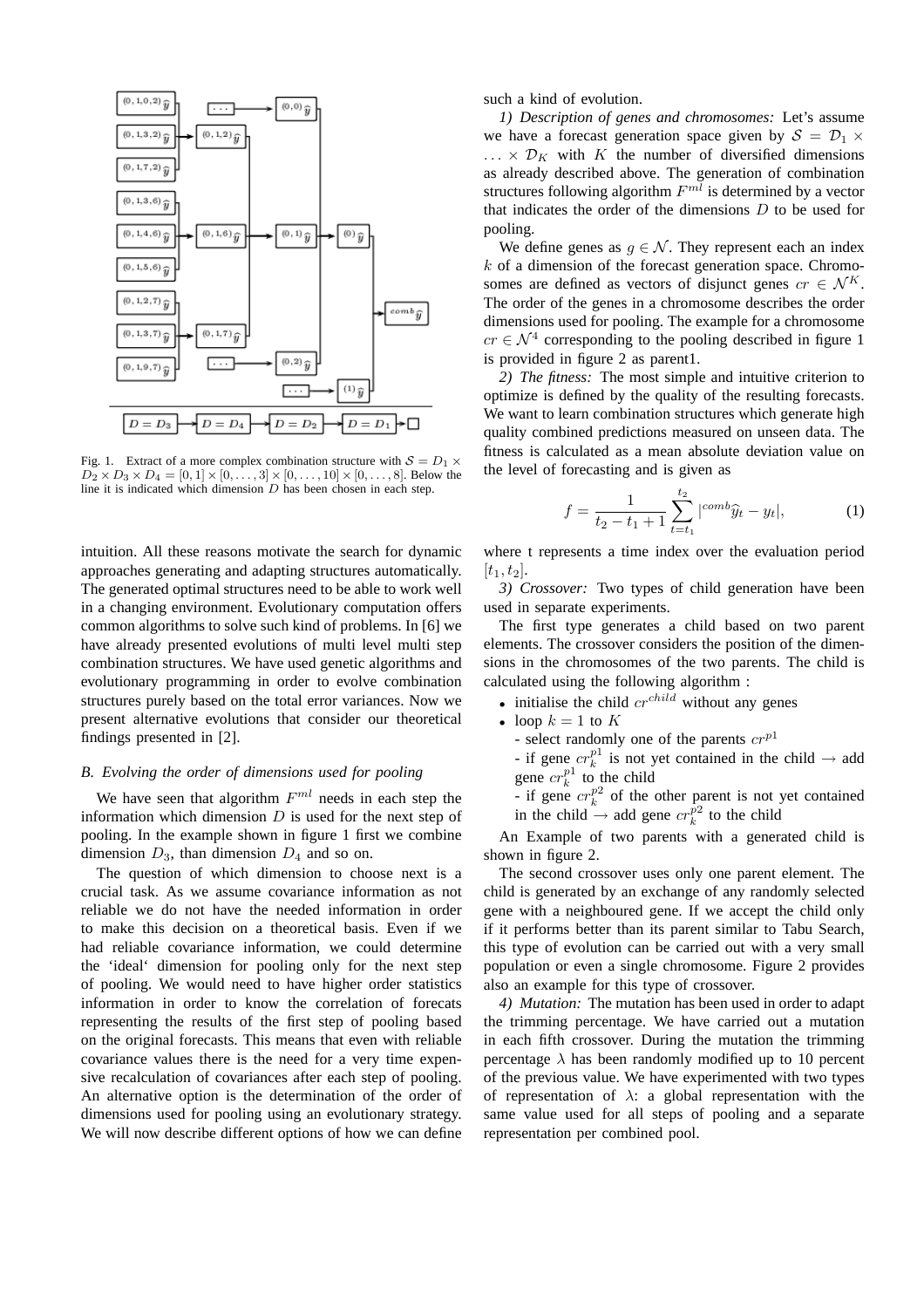

Fig. 2. Example for two types of crossover. The first crossover shown above the line is based on two parents, the second one on a single parent element.

*5) Observed behaviour and resulting issues:* While the choice of the crossover operator did not have a big impact on the out of sample quality of the resulting structures, the evolved combination structures performed very different corresponding to the selected mutation. An analysis of the resulting structures showed that both approaches of mutation cause a different type of problems.

The use of a separate representation per combined pool of  $\lambda$  generated structures that suffer from overfitting. The big number of evolved parameters (one per pool) led to very flexible structures that have been strongly influenced by the noise in the historical data.

The use of a single parameter for the whole structure did not allow a sufficient adaptation in relation to the different types of diversification. While in the case of thick modeling extreme parameter values lead to the generation of bad quality forecasts that can be trimmed without any problem (and need to be trimmed), the situation can be different for the use of different levels or methods. Forecasts that perform worse than the best forecast per pool can contain divers information and therefore be relevant. The result of this type of mutation have been stable and well performing combination structures, but often relevant information got lost because of trimming.

*Therefore there is a need for flexible and stable combination structures that respect the homogeneity of the covariance matrix, but trimming of relevant information is avoided.*

#### *C. Evolving more dynamic pooling structures*

*1) Extension 1: Additional pooling of elements of diversification dimensions:* The first approach in order to fulfil these needs is based on the idea of additional poolings of elements of a dimension. The subsets are then treated like separate diversification dimensions.

Example : We split dimension  $D_1$  into two pools  $D_{1,1}$  and  $D_{1,2}$ . The split is based on the total error variances following e.g. the approach of k-means clustering as proposed by Aiolfi and Timmermann. We achieve a bigger total number of pools of forecasts that are less divers concerning the total error variance. The splitting is carried out as a mutation during the evolution. Each dimension is split only once.

The approach has the following positive effects: (a) there is a bigger set of resulting combination structures and with that a higher flexibility, (b) as also in this approach we combine in each step elements differing only concerning one diversification we respect the homogeneity of the covariances and (c) the splitting has an impact on the trimming because smaller pools of comparable forecasts cause less trimming

Example for mutation:



The pooling of the split dimensions does not necessary need to be carried out as a sequence. During the following evolution the order of the pooling of the parts can be varied in relation to other dimensions.

This enables the generation of a large variety of combination structures. An example for a resulting structure is shown in figure 3.



Fig. 3. Extract of a more complex combination structure with  $S = D_1 \times$  $D_2 \times D_3 \times D_4 = [0, 1] \times [0, \dots, 3] \times [0, \dots, 10] \times [0, \dots, 8]$ . Dimension 3 has been split into subsets of elements  $[0, 6]$  and  $[7, 10]$ . "\*" stands for an aggregated subset of a dimension. Below the line it is indicated which dimension D has been chosen in each step.

*2) Extension 2: Element-specific order of pooling:* The pooling approaches as described above consider the same order of pooling for all elements. If we have e.g. combined the elements corresponding to pooling in relation to a first dimension and we achieve 20 pools representing each combination of elements of the resulting dimensions, we would choose the same dimension for the next step of pooling for each resulting pool. This dimension is not necessarily the best choice for each of the elements. We can generate more flexible combination structures by making the choice in relation to the resulting pool.

The chromosomes are now represented as trees of genes in which each node corresponds to the index of the next diversification dimension to be combined, the branches correspond to the resulting pools. Figure 4 shows an example. For the child generation we have used an approach that represents an extension of the child generation based on a single parent. We randomly select a gene and exchange it with all of its children.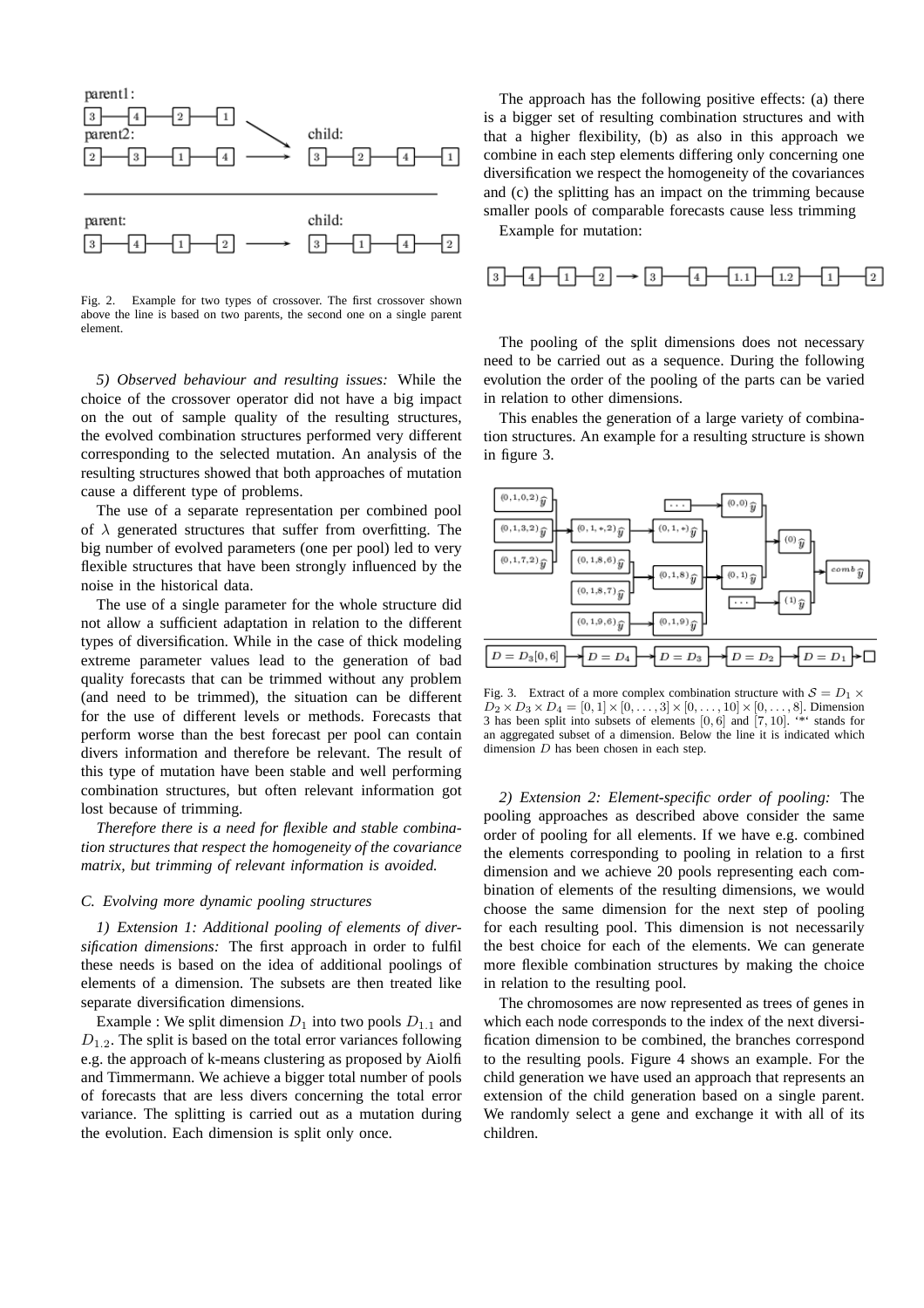

Fig. 4. An example of a chromosome with element-specific order of pooling

## IV. EXPERIMENTS

In [6] we have described a testbed based on which we have carried out first experiments concerning the evolution of multi level multi step combination structures for the application of seasonal forecasting in Revenue Management for Airlines. The chosen testbed for our new experiments included booking data of the same origin-destination pairs (ODs) of a major German carrier. We compared the described new approaches with the approach of Aiolfi and Timmermann as well as the existing commercial forecasting system. Data from 2001 to October 2006 has been splitted into the following sets: the years 2001 to 2003 have been used for learning the parameters of to the individual forecasts, years 2004 and 2005 have been used as training set for the evolution, 2006 represents the test set. We have used a population size of 20 chromosomes, a probability of crossover of 0.7 and a probability of mutation of 0.05.

## *A. Description of the Application: Methods*

In O&D Revenue Management Systems [7] seasonal predictions have to be carried out at a very fine level where the behaviour changes very quickly so that it is not possible to take a large number of historical data into account[8]. Predictions have to be generated not only for different flights or origin-destination-itinerary pairs (the so called ODIs), but also separately for different fareclasses (F) representing different prices and booking restrictions as well as different point of sales (POS). Lets assume we have to model a seasonal dependency of the booking behaviour on the calendar week in terms of seasonal factors  $\frac{1}{1}$ . In our example t represents a weekly time index, the variable  $x_t$ represents the corresponding calendar week  $x_t \in [1, 53]$ ,  $b_t$ the number of bookings achieved in week  $t$ ,  $y_t$  a seasonal factor representing the deviation between bookings in the given calendar week and the total booking expectation  $y_t =$  $\frac{b_t}{E(b)}$ .

Figure 5 shows y depending on x together with two examples for learned seasonal factors. They are both based on estimations of the seasonal factors  $s_x^{hist}$  per year

$$
s_x^{hist} = min(max(\frac{1}{2\Phi_I + 1} \sum_{i=-\Phi_I}^{\Phi_I} [y_{x+i}], \Phi_{low}), \Phi_{high}).
$$
\n(2)

<sup>1</sup>Of course there are other (seasonal) impacts like e.g. day of week dependencies. We will restrict our argumentation to dependencies on the calendar week and assume no other known impacts to the booking behaviour in order to keep the example simple.



Fig. 5. Measured seasonal factors during 2 years with two learned curves s  $\frac{h}{x}$ . Learning 1 is carried out with a set of parameters that allow a very high flexibility:  $\Phi_{low} = 0$ ,  $\Phi_{high} = 5$  and  $\Phi_{I} = 0$ . Learning 2 is carried out with parameters that generate a more stable curve: $\Phi_{low} = 0.5$ ,  $\Phi_{high} = 2$  and  $\Phi_I = 2$ .

which have then been averaged over the two years in order to represent an estimation for the total historical behaviour.

The two examples of learning the seasonal behaviour differ concerning the used parameters  $\Phi_I$ ,  $\Phi_{low}$  and  $\Phi_{high}$ . Parameter  $\Phi_I$  represents the size of the neighbourhood of a calendar week that is taken into account for the estimation of the seasonal behaviour. A bigger value means a noise reduction and the generation of smoother seasonal curves. But it also represents a restriction in modelling quick changes in the seasonal behaviour between neigoured weeks. The other two parameters  $\Phi_{low}$  and  $\Phi_{high}$  are also used for stabilisation purposes. They represent a lower and an upper limit on the expected seasonal factors. Strong restrictions again mean a noise reduction and allow for instance to avoid a zero season assumption in case of no historical bookings measured at the ODIFPOS level for a given calendar week, but represent also a restriction in flexibility of the learned seasonal factors.

The learned seasonal factors can be used in order to generate predictions for future seasonal behaviour. We have to consider already measured bookings  $b<sub>\tau</sub>$  for a future departure t that should be predicted,  $\tau$  representing a given number of days prior to the departure. We apply the learned seasonal behaviour to the future demand:

$$
\widehat{y}_t^{hist} = \frac{b_{t,\tau} + s_x^{hist} \ast (\widehat{b}_t - b_{t,\tau})}{\widehat{b}_t} \tag{3}
$$

with x the calendar week corresponding to the future time index t.

An alternative option is to estimate the seasonal behaviour based on the already measured bookings  $b_{\tau}$ . We can calculate the currently measured seasonal behaviour with  $y_{t,\tau}$  =  $min(max(\frac{b_{t,\tau}}{E(h)})$  $\frac{b_{t,\tau}}{E(b_{\tau})}, \Phi_{low}), \Phi_{high}$  and estimate the future behaviour with

$$
\widehat{y}_t^{curr} = \frac{b_{t,\tau} + \Phi_{corr} * y_{t,\tau} * (\widehat{b}_t - b_{t,\tau})}{\widehat{b}_t} \tag{4}
$$

Parameter  $\Phi_{corr} \in [0, 1]$  describes how much we transfer the measured season to the future and how much we apply a 'no season assumption' for the future.